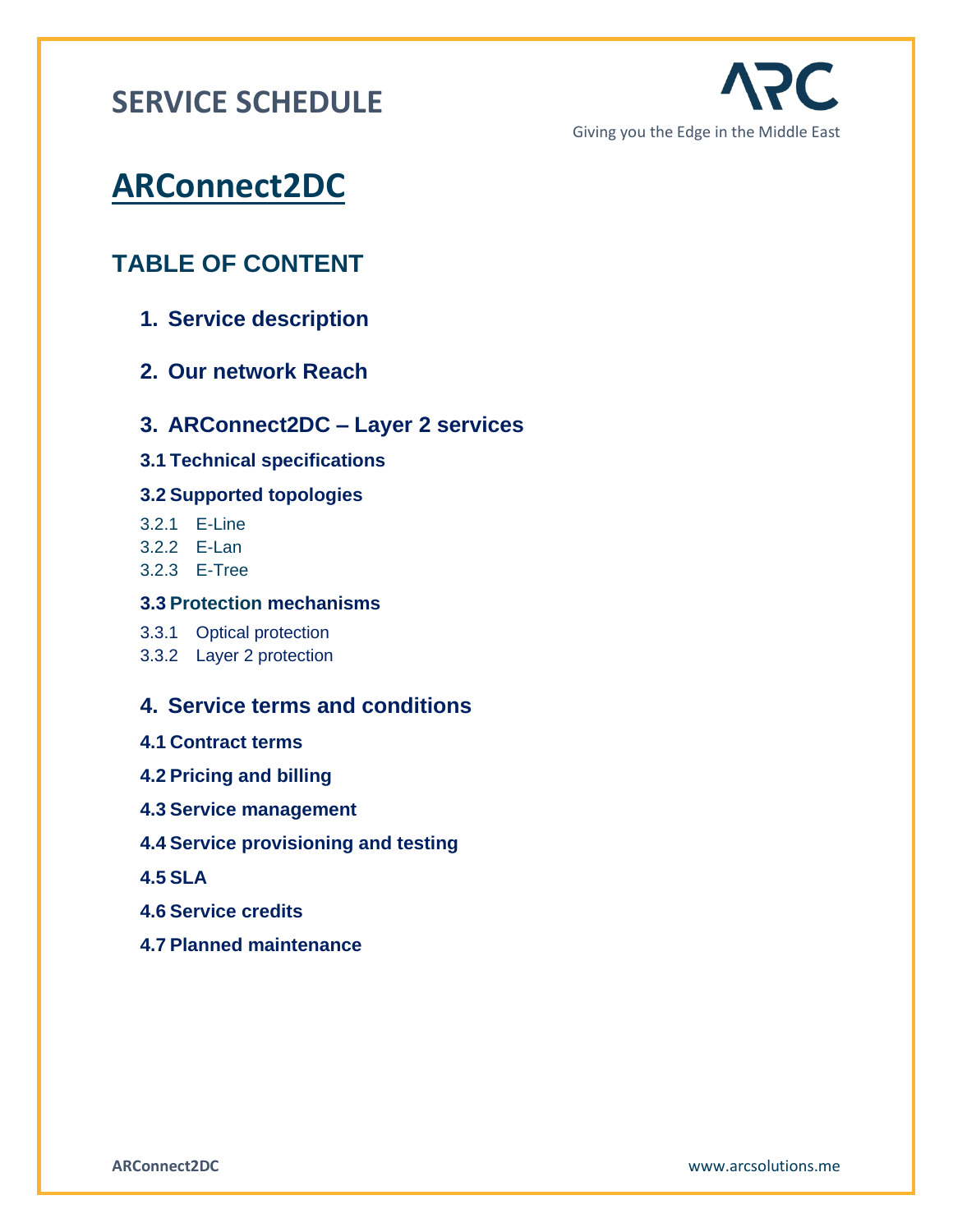

## **1. Service Description**

ARConnect2DC embodies Datacentre-to-Datacentre layer2 connectivity portfolio, to simplify the connectivity across the Middle East region.

ARConnect2DC provides an MPLS based EVPN service built on a native IP highly redundant platform equipped with high-performance interfaces, allowing networks to scale in order to meet evolving traffic demands and be connected via a high-capacity meshed network.



The MPLS network architecture is self-healing and fully redundant, utilizing dual Nodes in each country connected via dual diverse backhaul capacity ensuring maximum availability and minimum performance degradation.

ARConnect2DC is elastic in term of bandwidth from 1 Mbps to 100 Gbps and usage terms from days to years. This version of the service schedule is describing layer2 services.

## **2. Our Network**

| <b>Country</b> | <b>City</b>     | <b>DC</b>          | <b>Operated by</b>      |
|----------------|-----------------|--------------------|-------------------------|
| <b>UAE</b>     | <b>Dubai</b>    | datamena DX1       | <b>Equinix</b>          |
| <b>UAE</b>     | Fujairah        | Smarthub           | <b>Etisalat</b>         |
| <b>Bahrain</b> | Manama          | <b>Global Zone</b> | <b>Batelco</b>          |
| Oman           | <b>Muscat</b>   | MC <sub>1</sub>    | <b>Equinix</b>          |
| <b>KSA</b>     | <b>Jeddah</b>   | JED <sub>1</sub>   | <b>Mobily</b>           |
| <b>Israel</b>  | <b>Tel Aviv</b> | Shacham            | <b>Bezeq</b>            |
| Qatar          | Doha            | QDC <sub>5</sub>   | Ooredoo                 |
| Pakistan       | Karachi         | WiTribe/Sharptel   | <b>WiTribe/Sharptel</b> |

Datacenter reach in the Middle East Region

**ARConnect2DC** www.arcsolutions.me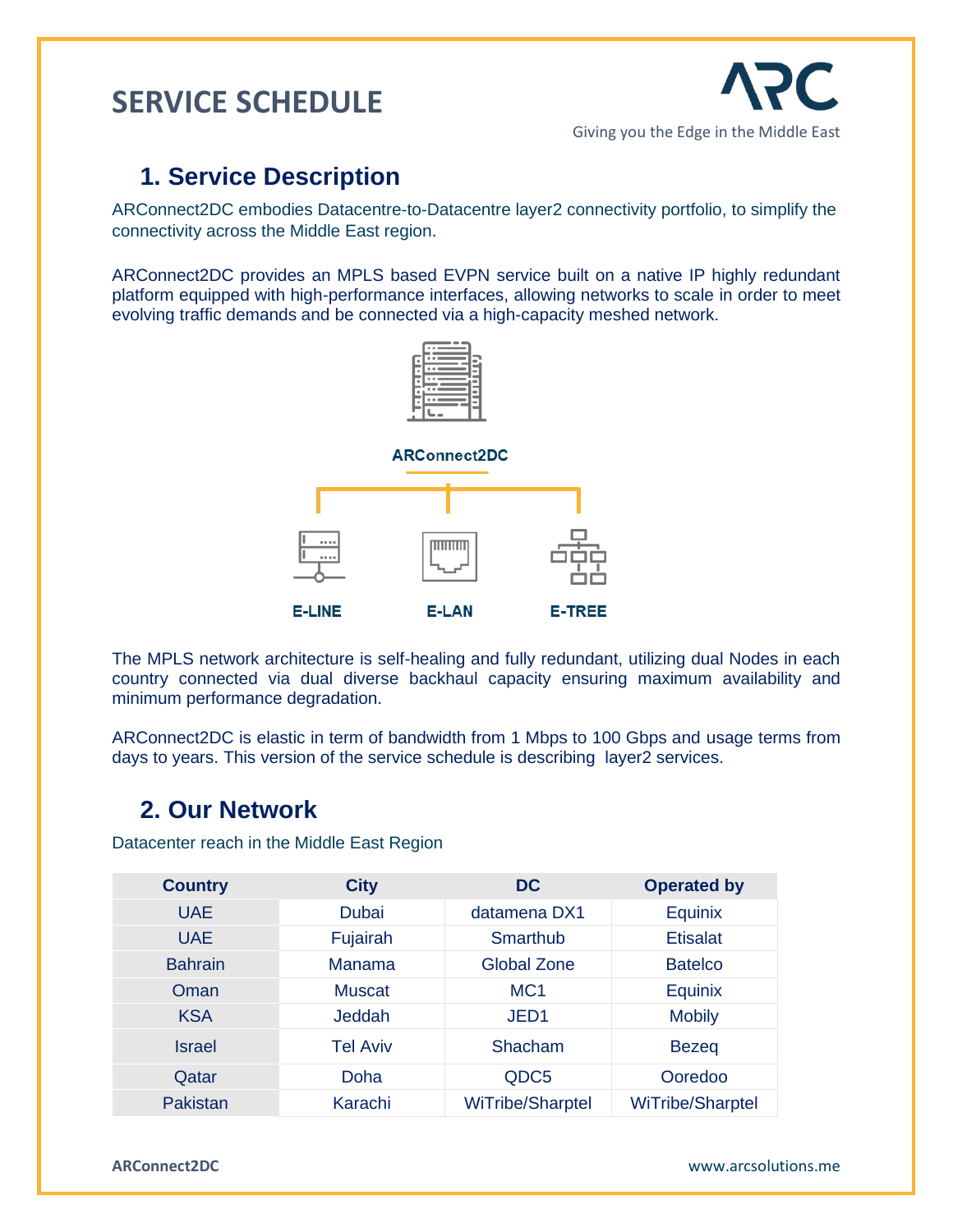

## **3. ARConnect2DC – Layer2 Services**

### **3.1 Technical Specifications**

ARConnect2DC is a layer 2 MPLS based connectivity service which enables the creation of a MPLS based single next generation wide area network (WAN) to match your business objectives. The Service Demarcation Point (SDP) of the Ethernet Service is the access switch where an access port will be provided to the End User.

The features of the L2 Ethernet connectivity service include:

| <b>SERVICE PARAMETER</b>                                   | <b>CONFIGURATION</b>                                                                                                                                                                                                                           |
|------------------------------------------------------------|------------------------------------------------------------------------------------------------------------------------------------------------------------------------------------------------------------------------------------------------|
| Port Type                                                  | SFP LC type connector (GigE and 10GigE)                                                                                                                                                                                                        |
| Signaling                                                  | 1000Base-LX (GigE)<br>10GBase-LR (10GigE) LAN-PHY                                                                                                                                                                                              |
| <b>Maximum MTU</b>                                         | Configurable up to 9150 Bytes                                                                                                                                                                                                                  |
| Link Loss Forwarding (LLF) or<br>equivalent (e.g. CFM CCM) | <b>LLF Enabled</b>                                                                                                                                                                                                                             |
| <b>LLF/CCM Suppression and</b><br><b>Hold-Off Timers</b>   | 1 second                                                                                                                                                                                                                                       |
| <b>Link Diversity</b>                                      | All sites have dual core nodes and dual access nodes allowing<br>for complete separation of services - Provisioning of a service<br>which remains discrete from another is productised - availability<br>will depend on available WAN capacity |
| <b>Link Overbooking</b>                                    | No Link overbooking under failure conditions                                                                                                                                                                                                   |
| <b>Packet Sequencing</b>                                   | no over subscription                                                                                                                                                                                                                           |
| Aggregated handover type                                   | 802.1q VLAN-based (100GigE)                                                                                                                                                                                                                    |
| QinQ                                                       | Supported                                                                                                                                                                                                                                      |
| <b>VLAN</b> range                                          | Supported Vlans 2 -4095                                                                                                                                                                                                                        |
| <b>LAG Protocol</b>                                        | <b>LACP</b>                                                                                                                                                                                                                                    |
| Physical presentation                                      | OS2 LC Duplex Single mode fibre connections <sup>1</sup><br>Supporting<br>• Optical, SFP LX (1310nm) LC for 1000Mbps<br>• Optical, SFP+P LR/LW (1310nm) LC for 10Gbps, LAN-PHY                                                                 |

<sup>&</sup>lt;sup>1</sup> [cross connects in Equinix DX1 utilize SC connectors and are converted to LC in the ARC Rack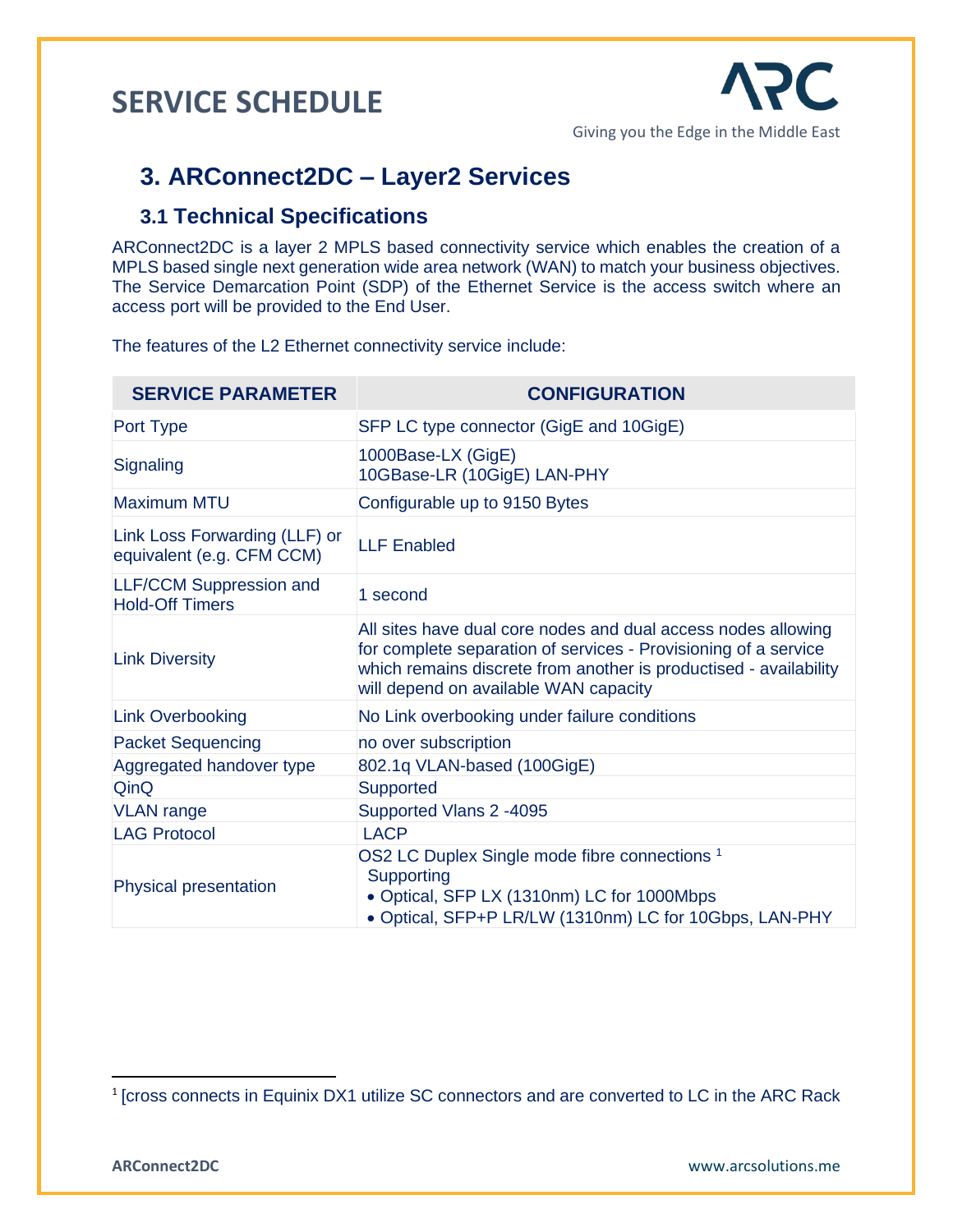

### **3.2 Supported Topologies**

- 3.2.1 E-Line
	- $\checkmark$  Designed to connect two points on a dedicated path.
	- ✓ Configured as a single unprotected linear circuit or deterministic protected connection



#### 3.2.3 E-Lan

- $\checkmark$  Designed to connect multipoint to multipoint across the entire network.
- ✓ Configured as a single unprotected linear circuit or deterministic protected connection.



**ARConnect2DC** www.arcsolutions.me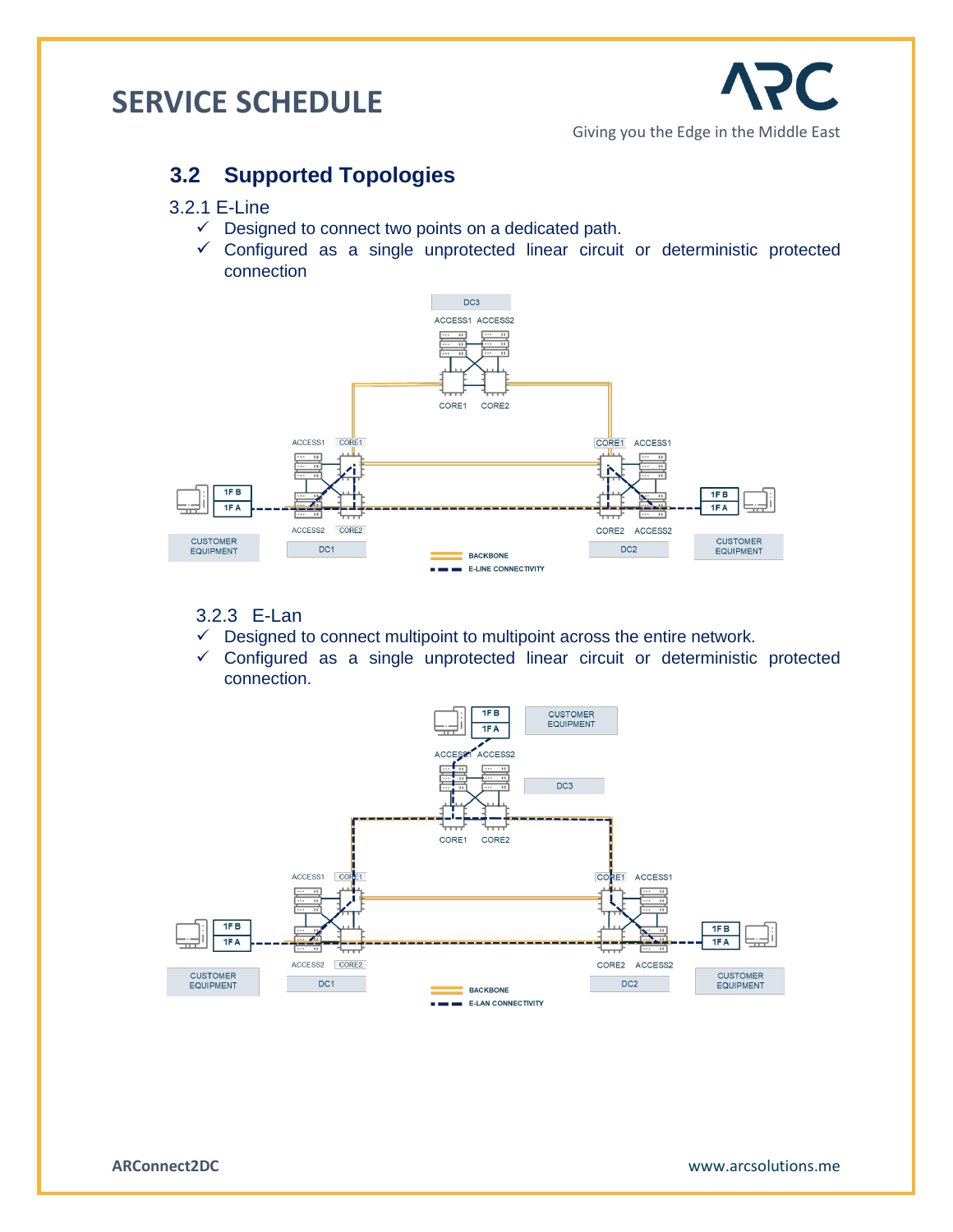

**ARConnect2DC** www.arcsolutions.me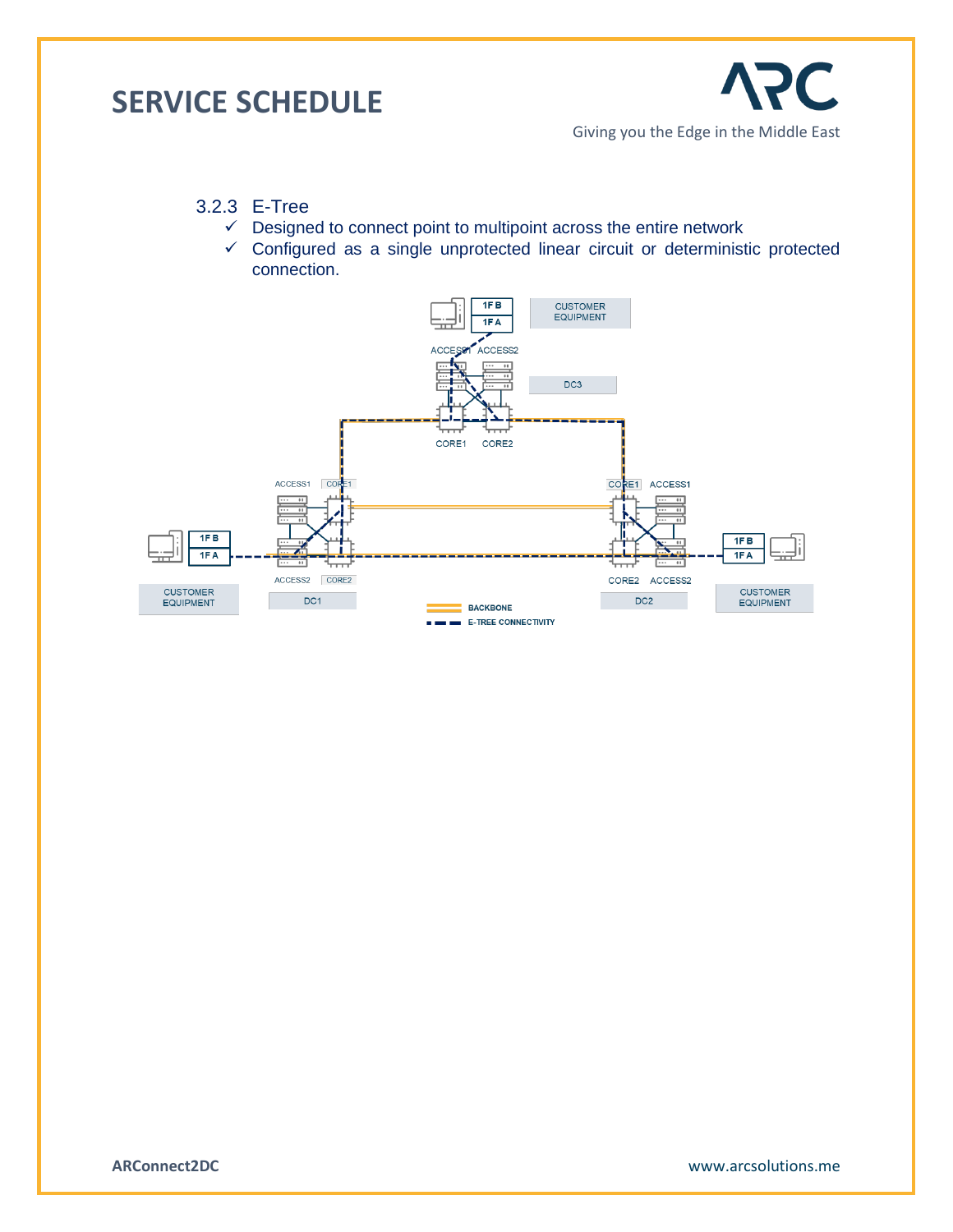

### **3.3 Protection Mechanisms**

#### 3.3.1 Optical protection

Our network is built over a highly resilient backbone SNCP protected in most cases and when the optical protection is supported by our carrier's partners. The links which build over submarine capacity are unprotected.

#### 3.3.2 Layer 2 protection

 $\checkmark$  Port protection – one or both ends – allows customer to protect access port at one or both ends of a service. This will require all services on a given port to use protection



 $\checkmark$  Path protection – Where available this allows an individual service to dynamically reroute to an alternate route in the event of an underlying network failure. For standard high availability services (no path protection) the service relies on the inherent resilience of the underlying service provided to ARC [ARC insists on resilient network capacity when purchasing the underlying infrastructure for the ARC Matrix]

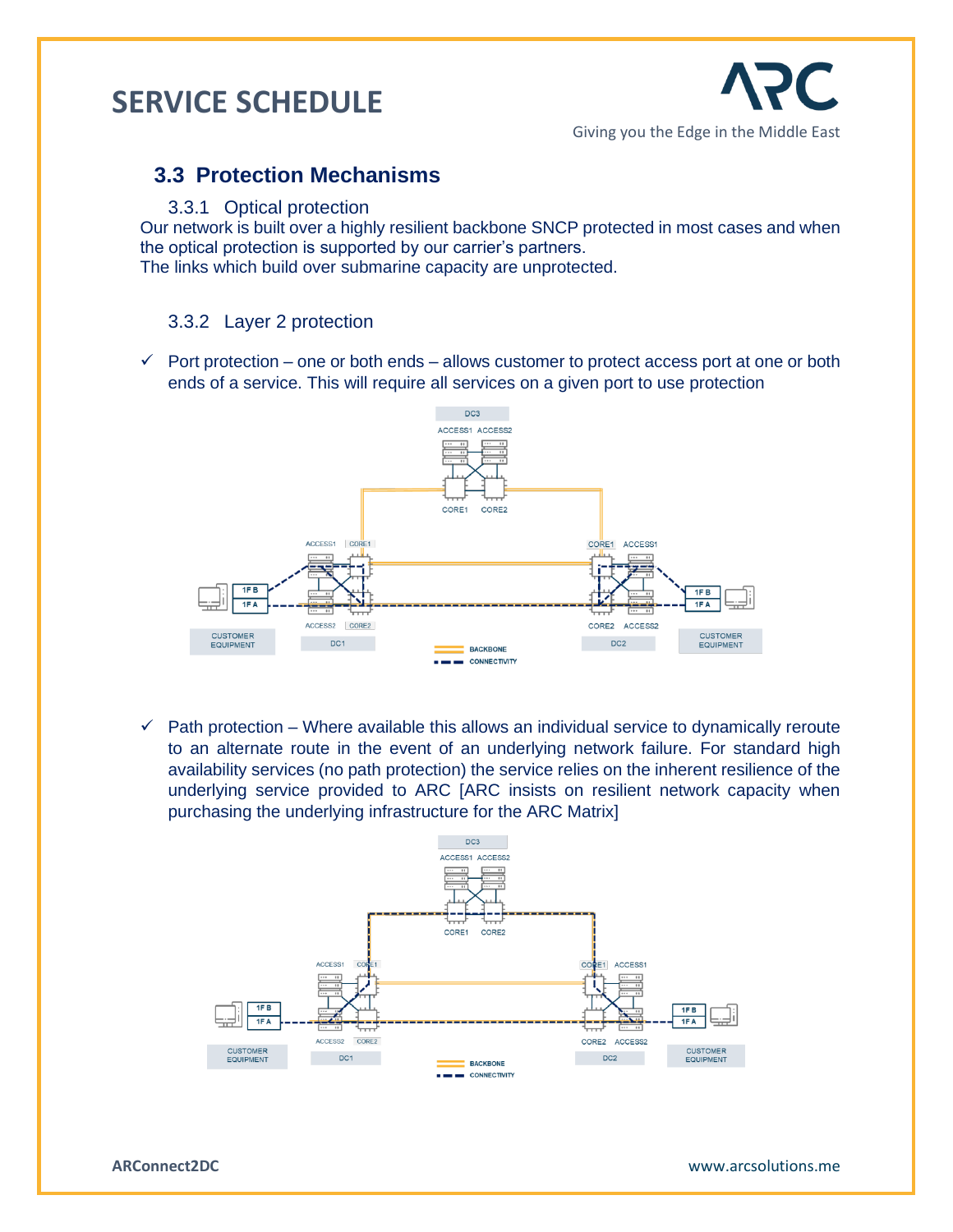

## **4 Service terms and conditions**

ARCONNECT2DC is designed to reduce the rigidity of existing connectivity offering in the region and to be as elastic and flexible as a cloud service.

### **4.1 Contract Terms**

The contract terms vary from 1 Month to 36 Months.

At the end of the term, the service will be renewed on a monthly basis rolling until ceased by the customer with 30 days notice.

### **4.2 Pricing and Billing**

The service pricing includes:

- **Port Charge:** Monthly Recurring Charge per port.
- **Service Charge:** Monthly Recurring Charge based on service's specifications

Customer can terminate the bandwidth and keep its port active by paying for the Port Charge. The billing commences upon RFS.

### **4.3 Service Management**

Customer can at any time request to upgrade their services within the same term or extend the existing term.

Customer can at any time request to downgrade their services while extending the contract term to maintain the Contract existing value.

Customer can at any time request to change the A- or B-end of a service. In this case the previous service will be terminated, and a new service will be set up according to the new destination pricing and conditions.

### **4.4 Service Provisioning and Testing**

- 1. A Service delivery manager will be assigned upon service order form signature and will be the single point of contact for the service provisioning and service management requests.
- 2. Service provisioning will be fulfilled after the cross connect delivery.
- 3. ARC will do their best to deliver the service within the timeline agreed in the service order form.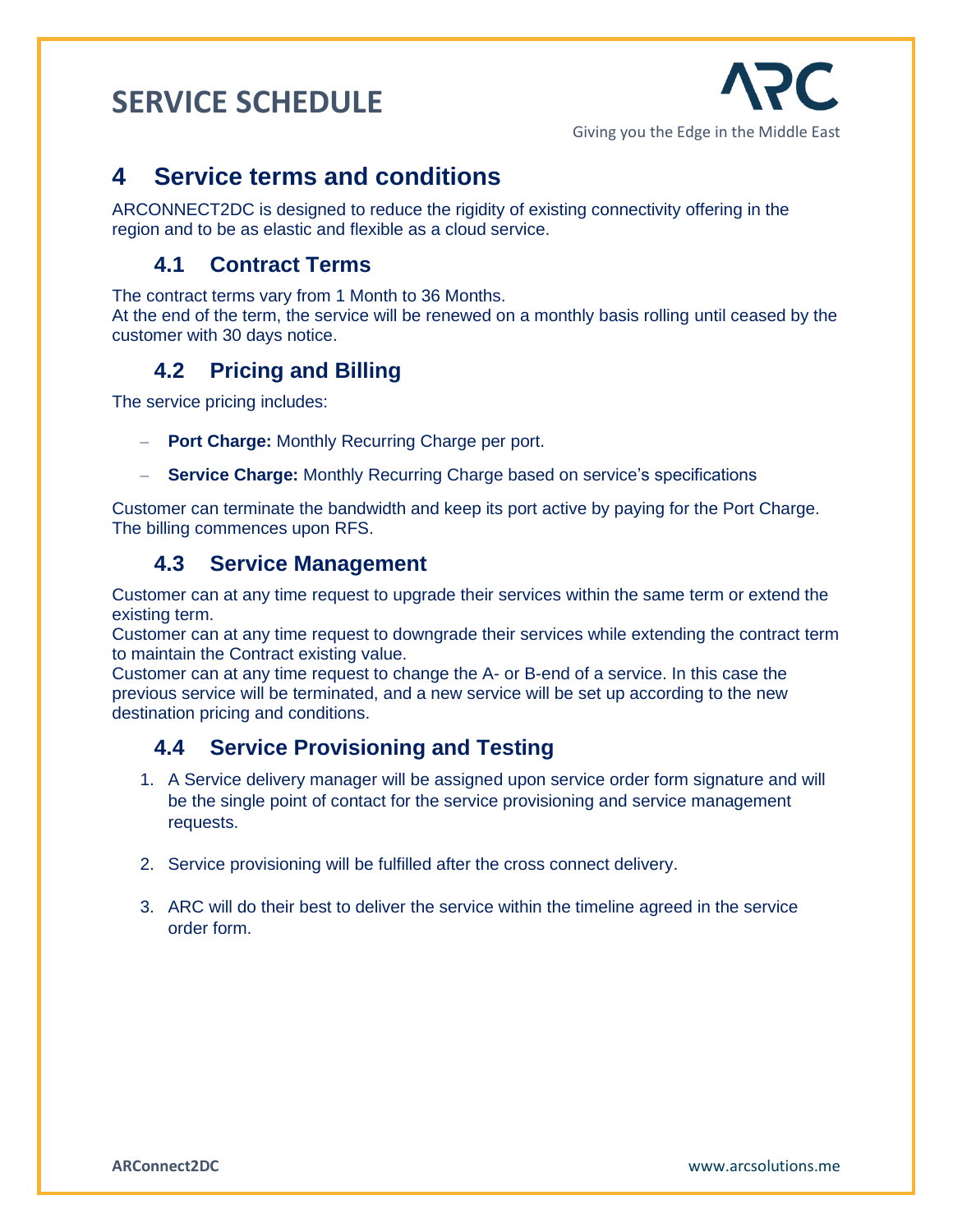

4. The standard port provisioning parameters are:

| <b>Port Protection</b> | Yes/No <sup>2</sup>                                                 |
|------------------------|---------------------------------------------------------------------|
| MTU Size               | 1514 or 9150 as standard, other options<br>are available on request |
| <b>Port Speed</b>      | 1G / 10G                                                            |
| Encapsulation          | None / Dot1Q / Qin $Q^3$                                            |

#### 5. The standard service provisioning parameters are:

| <b>Destination Port</b> | Existing port ref or requested site / DC                                              |
|-------------------------|---------------------------------------------------------------------------------------|
| <b>Speed</b>            | CIR any value in whole Mbps below the<br>bandwidth available on the port <sup>4</sup> |
| <b>Path Protection</b>  | • Underlay Resilience<br>• Dual path Guaranteed<br>(refer to section 3.3)             |
| <b>VLAN Assignment</b>  | <b>Provided by ARC Solutions</b>                                                      |

- 6. ARC remains at customer disposal to study the feasibility and implement Customer's specific requirement.
- 7. Testing and acceptance procedure: ARC Solutions will issue a testing certificate as part of the handover pack. This testing will align to the ETHERSAM Y.1564 standard developed by the ITU and examples can be shared with the customer. In some instances where the EtherSAM capability is yet to be set up, a test can be run using RFC2544 parameters which will be shared with the customer in lieu of the EtherSAM certification.

<sup>&</sup>lt;sup>2</sup> Protected ports will be delivered on a separate chassis in the same DC, they will require two ports on the customer equipment and is built using a LAG provisioned as ESI Single Active mode. <sup>3</sup> For encapsulation three options exist; –

<sup>1.</sup> None - for ports with only a single service "None" or no encapsulation can be selected. If this is selected no other services can be configured on the physical port unless an outage is agreed to change the port configuration

<sup>2.</sup> Dot1Q – If this option is selected, a VLAN will be assigned by ARC Solutions and will be communicated to the customer, this will be within the standard VLAN range between 0010 and 3900. The customer will need to configure this VLAN oon their port for this specific service

<sup>3.</sup> QinQ – If the customer wishes to transfer a VLAN tag to the far end of the service – ARC Solutions will still add a VLAN Tag which the customer will need to configure but will carry an additional VLAN tag imbedded by the customer to the far end for termination on the next switch. This service is typically used by carriers for terminating traffic to NNIs.

<sup>4</sup> Service Speed – The Service Speed will be tested and throughput of traffic will be 100% of the contracted service speed. Data transfer rates may be impacted for packets with smaller MTU sizes due too the higher overhead. The committed service speed includes all overhead packets for Ethenet and IP including the dot1Q and QinQ overheads. A table can be provided on request.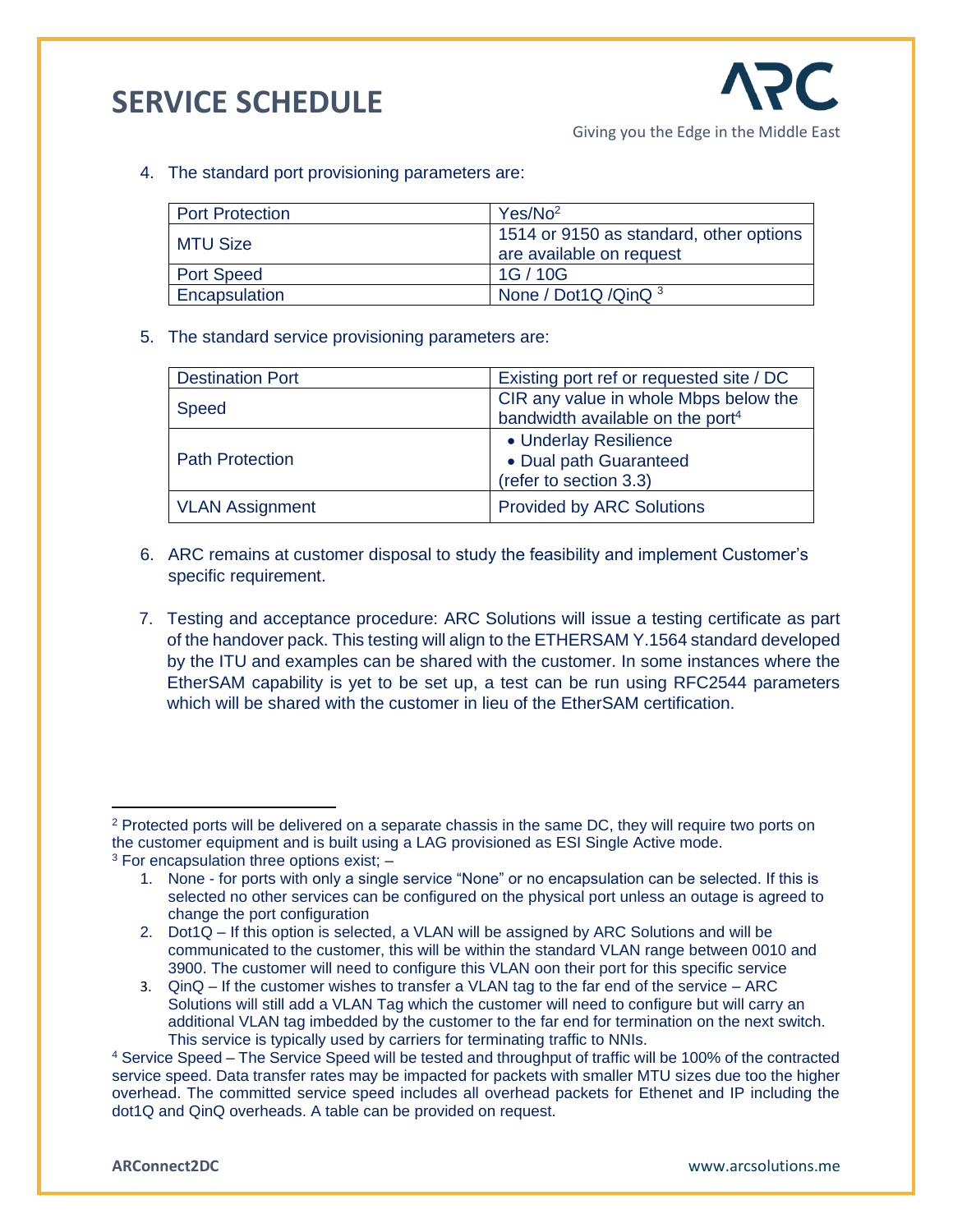

## **4.5 SLA**

ARC provides **24X7X365 technical support** service. **The NOC team** is reachable via:

- ✓ **Phone: +97145687333, +15856661456**
- ✓ **E-mail: [support@arcsolutions.me](mailto:support@arcsolutions.me)**

ARC commits to the Service Level Agreement ("SLA") defined in the table below:

| <b>ARC SLA</b>            |                                                                |  |
|---------------------------|----------------------------------------------------------------|--|
| Service availability      | 99.5%                                                          |  |
| Service provisioning      | 1 business day                                                 |  |
| Fault restoration (MTTR)* | 4 hours for critical<br>12 hours for major<br>7 days for minor |  |
| Frame loss ratio          | Less than or Equal to 0.03%                                    |  |
| . litter                  | Less than or equal to 3ms                                      |  |

(\*) MTTR means Mean Time To Repair.

The Trouble Tickets shall be prioritized based on the relative severity of each Fault as follows:

| <b>SERVICE RESTORATION TABLE</b> |                                                                                                                                                                                       |                                                                |
|----------------------------------|---------------------------------------------------------------------------------------------------------------------------------------------------------------------------------------|----------------------------------------------------------------|
| <b>Fault</b>                     | <b>Criteria</b>                                                                                                                                                                       | <b>MTTR</b>                                                    |
| Critical                         | - Total loss of Service<br>- Degraded Service (the Service is degraded to the<br>extent that the Customer is unable to use.)                                                          | 4 hours with customer<br>update every 30 min till<br>resolved  |
| Major                            | - Degraded Service (the service is degraded,<br>where Customer is able to use it)<br>- Chronic Issue, where the Service has had a<br>number of repeated unexplained Service failures. | 12 hours with customer<br>update every 90 min till<br>resolved |
| Minor                            | -Non-Service affecting (a single non-circuit specific<br>quality of Service inquiry)                                                                                                  | First update within 5 hours<br>and daily update till resolved  |